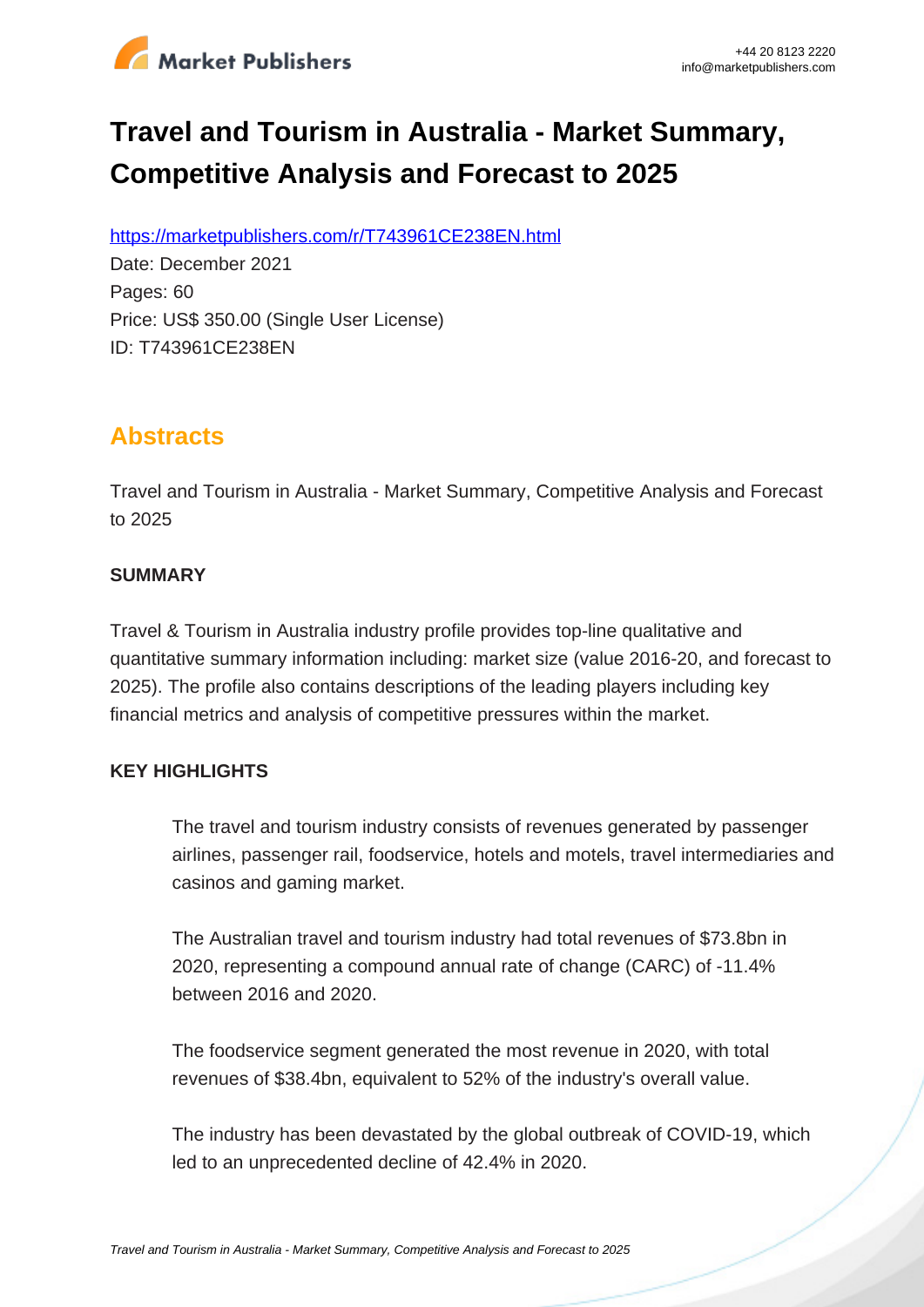

#### **SCOPE**

Save time carrying out entry-level research by identifying the size, growth, major segments, and leading players in the travel & tourism market in Australia

Use the Five Forces analysis to determine the competitive intensity and therefore attractiveness of the travel & tourism market in Australia

Leading company profiles reveal details of key travel & tourism market players' global operations and financial performance

Add weight to presentations and pitches by understanding the future growth prospects of the Australia travel & tourism market with five year forecasts

#### **REASONS TO BUY**

What was the size of the New Zealand insurance market by value in 2020?

What will be the size of the New Zealand insurance market in 2025?

What factors are affecting the strength of competition in the New Zealand insurance market?

How has the market performed over the last five years?

Who are the top competitors in New Zealand's insurance market?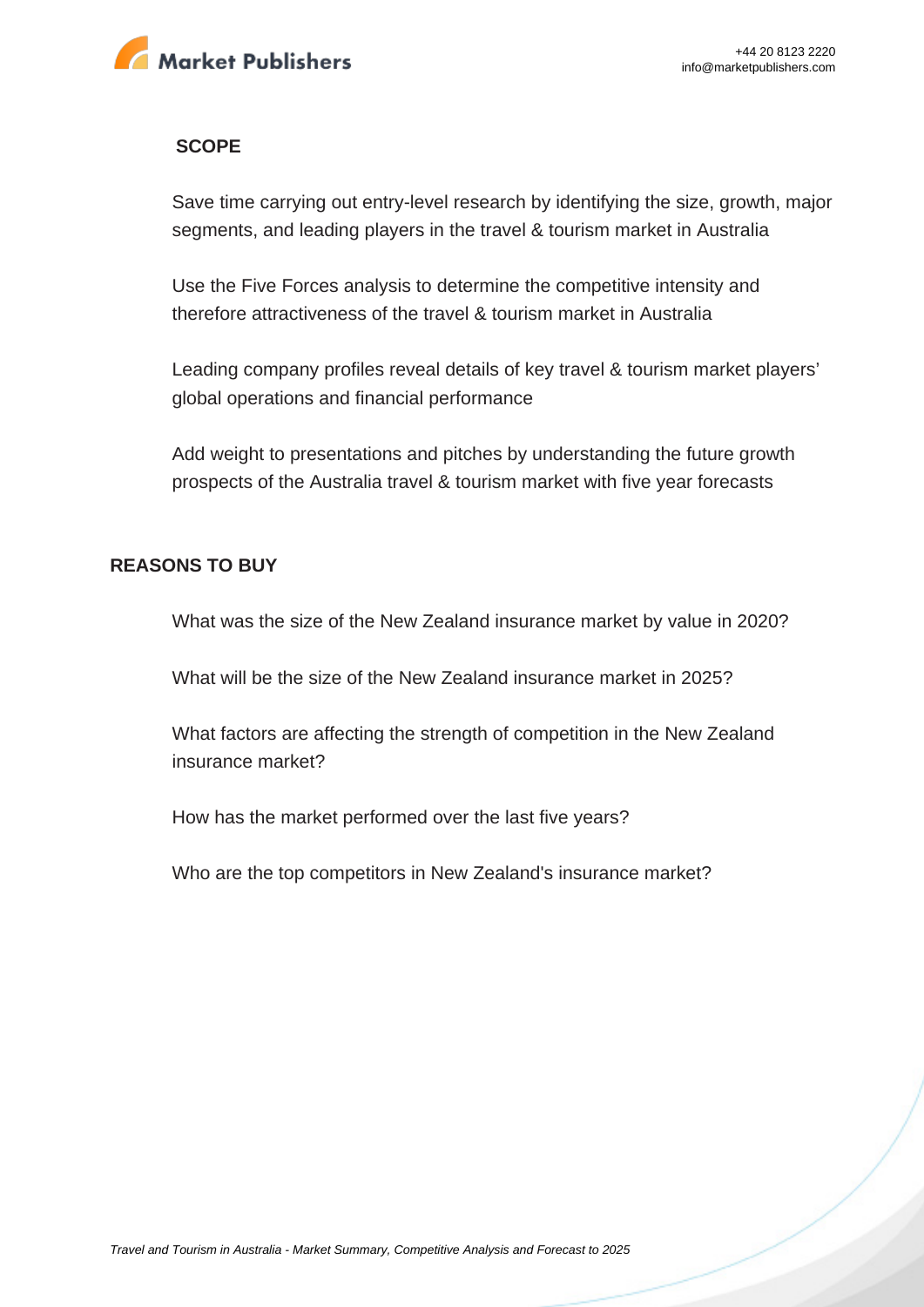

# **Contents**

#### **1 EXECUTIVE SUMMARY**

- 1.1. Market value
- 1.2. Market value forecast
- 1.3. Category segmentation
- 1.4. Geography segmentation
- 1.5. Market rivalry
- 1.6. Competitive Landscape

#### **2 MARKET OVERVIEW**

- 2.1. Market definition
- 2.2. Market analysis

#### **3 MARKET DATA**

3.1. Market value

#### **4 MARKET SEGMENTATION**

- 4.1. Category segmentation
- 4.2. Geography segmentation

#### **5 MARKET OUTLOOK**

5.1. Market value forecast

#### **6 FIVE FORCES ANALYSIS**

- 6.1. Summary
- 6.2. Buyer power
- 6.3. Supplier power
- 6.4. New entrants
- 6.5. Threat of substitutes
- 6.6. Degree of rivalry

### **7 COMPETITIVE LANDSCAPE**

[Travel and Tourism in Australia - Market Summary, Competitive Analysis and Forecast to 2025](https://marketpublishers.com/report/services/travel-leisure/travel-n-tourism-in-australia-market-summary-competitive-analysis-n-forecast-to-2025.html)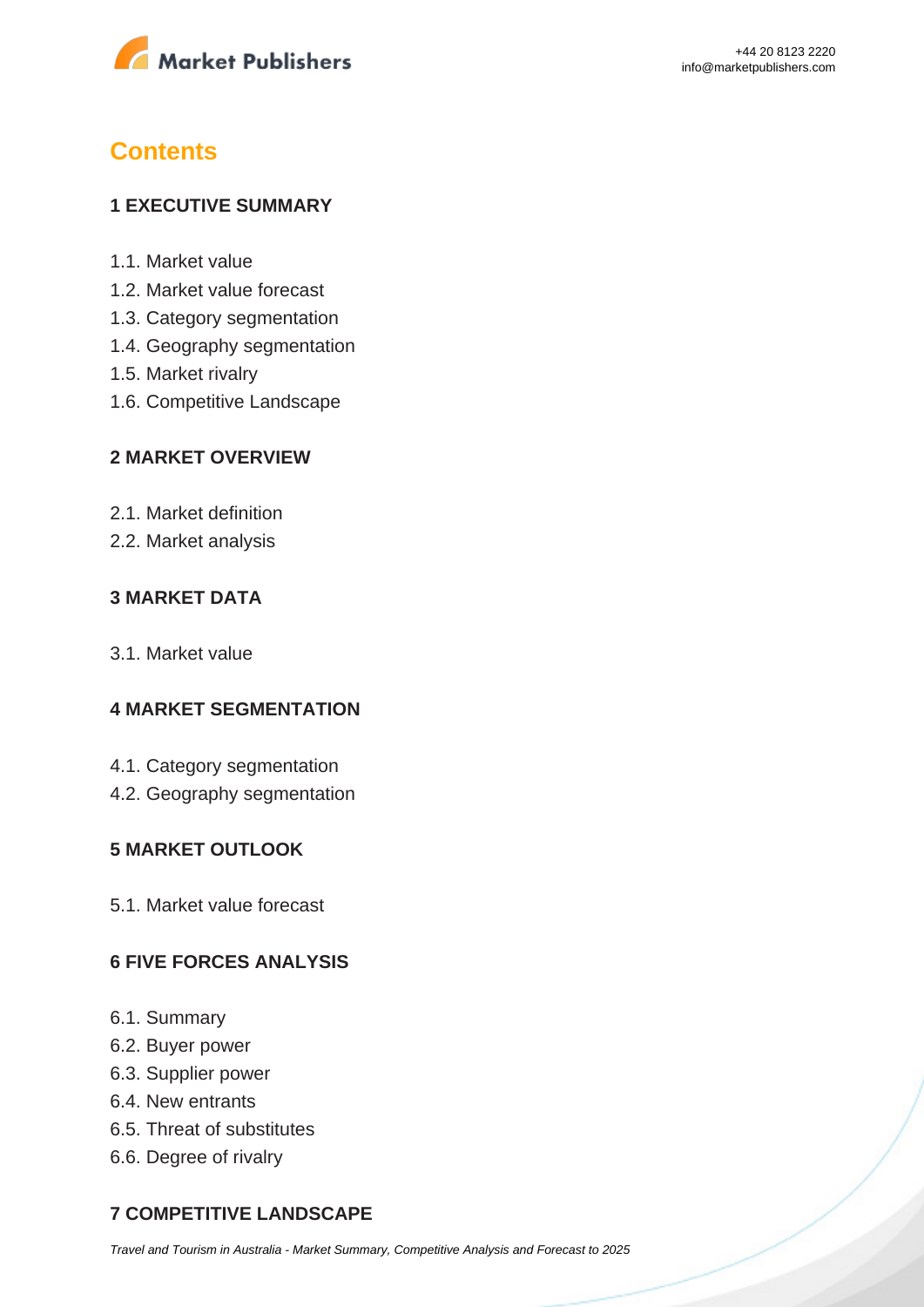

- 7.1. Who are the leading players in the hotels and motels industry?
- 7.2. What strategies do these leading players follow?
- 7.3. Are there any threats to these leading players?
- 7.4. Who are the leading players in the foodservice industry?
- 7.5. What strategies do these leading players follow?
- 7.6. How is technology being used by these leading companies?
- 7.7. How are consumer trends impacting foodservice companies?
- 7.8. Who are the leading players in the airlines industry?
- 7.9. Which players have been most successful in recent years?
- 7.10. How has the COVID-19 impacted players in the travel and tourism industry?

#### **8 COMPANY PROFILES**

- 8.1. Domino's Pizza, Inc.
- 8.2. Flight Centre Travel Group Ltd
- 8.3. Australian Leisure and Hospitality Group
- 8.4. McDonald's Corp
- 8.5. Booking Holdings Inc
- 8.6. Yum! Brands, Inc.

#### **9 MACROECONOMIC INDICATORS**

9.1. Country data

#### **10 APPENDIX**

- 10.1. Methodology
- 10.2. Industry associations
- 10.3. Related MarketLine research
- 10.4. About MarketLine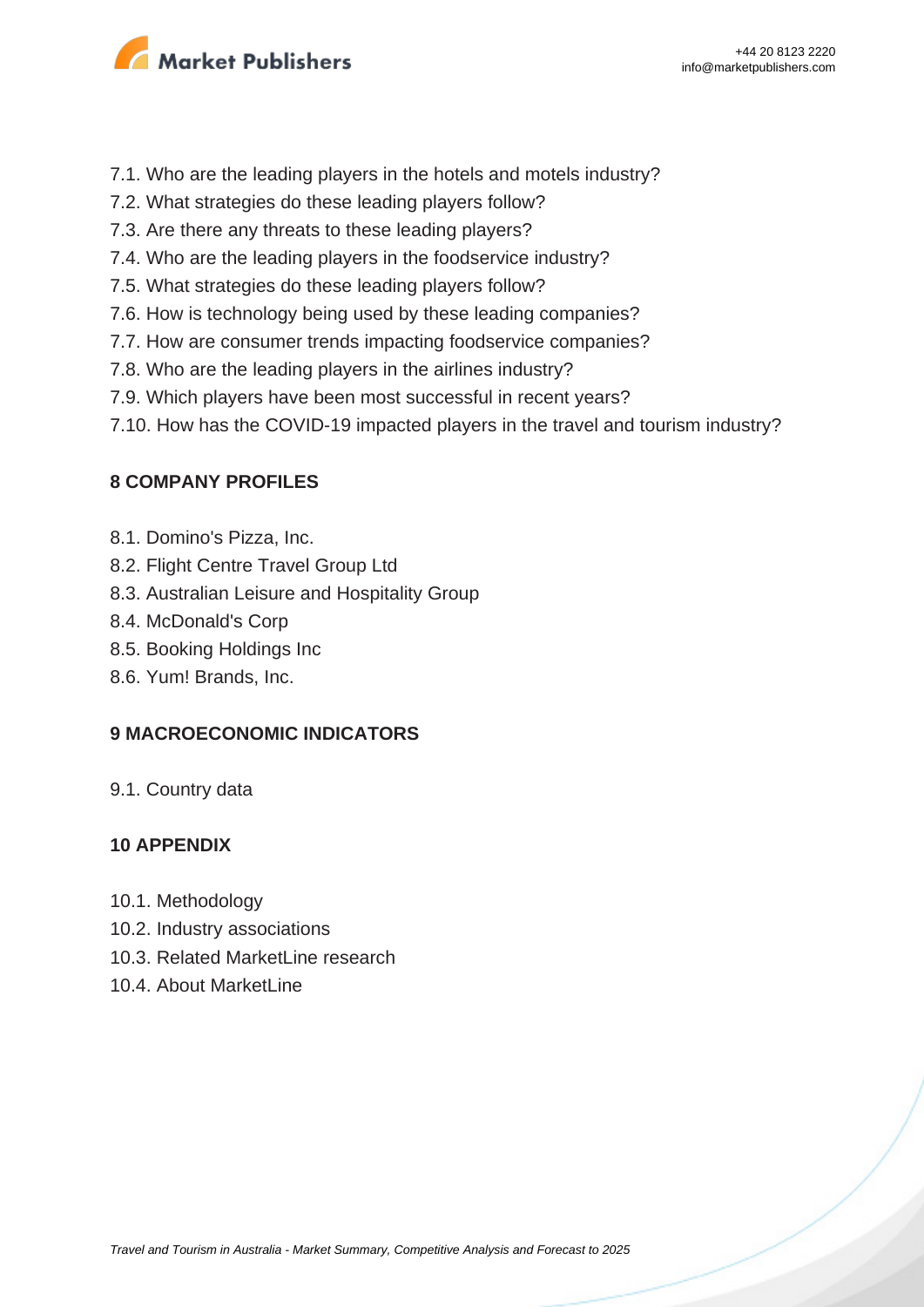

# **List Of Tables**

#### **LIST OF TABLES**

Table 1: Australia travel & tourism industry value: \$ billion, 2016–20 Table 2: Australia travel & tourism industry category segmentation: \$ billion, 2020 Table 3: Australia travel & tourism industry geography segmentation: \$ billion, 2020 Table 4: Australia travel & tourism industry value forecast: \$ billion, 2020–25 Table 5: Domino's Pizza, Inc.: key facts Table 6: Domino's Pizza, Inc.: Annual Financial Ratios Table 7: Domino's Pizza, Inc.: Key Employees Table 8: Domino's Pizza, Inc.: Key Employees Continued Table 9: Flight Centre Travel Group Ltd: key facts Table 10: Flight Centre Travel Group Ltd: Annual Financial Ratios Table 11: Flight Centre Travel Group Ltd: Key Employees Table 12: Australian Leisure and Hospitality Group: key facts Table 13: Australian Leisure and Hospitality Group: Key Employees Table 14: McDonald's Corp: key facts Table 15: McDonald's Corp: Annual Financial Ratios Table 16: McDonald's Corp: Key Employees Table 17: McDonald's Corp: Key Employees Continued Table 18: Booking Holdings Inc: key facts Table 19: Booking Holdings Inc: Annual Financial Ratios Table 20: Booking Holdings Inc: Key Employees Table 21: Yum! Brands, Inc.: key facts Table 22: Yum! Brands, Inc.: Annual Financial Ratios Table 23: Yum! Brands, Inc.: Key Employees Table 24: Yum! Brands, Inc.: Key Employees Continued Table 25: Australia size of population (million), 2016–20 Table 26: Australia gdp (constant 2005 prices, \$ billion), 2016–20 Table 27: Australia gdp (current prices, \$ billion), 2016–20 Table 28: Australia inflation, 2016–20 Table 29: Australia consumer price index (absolute), 2016–20 Table 30: Australia exchange rate, 2016–20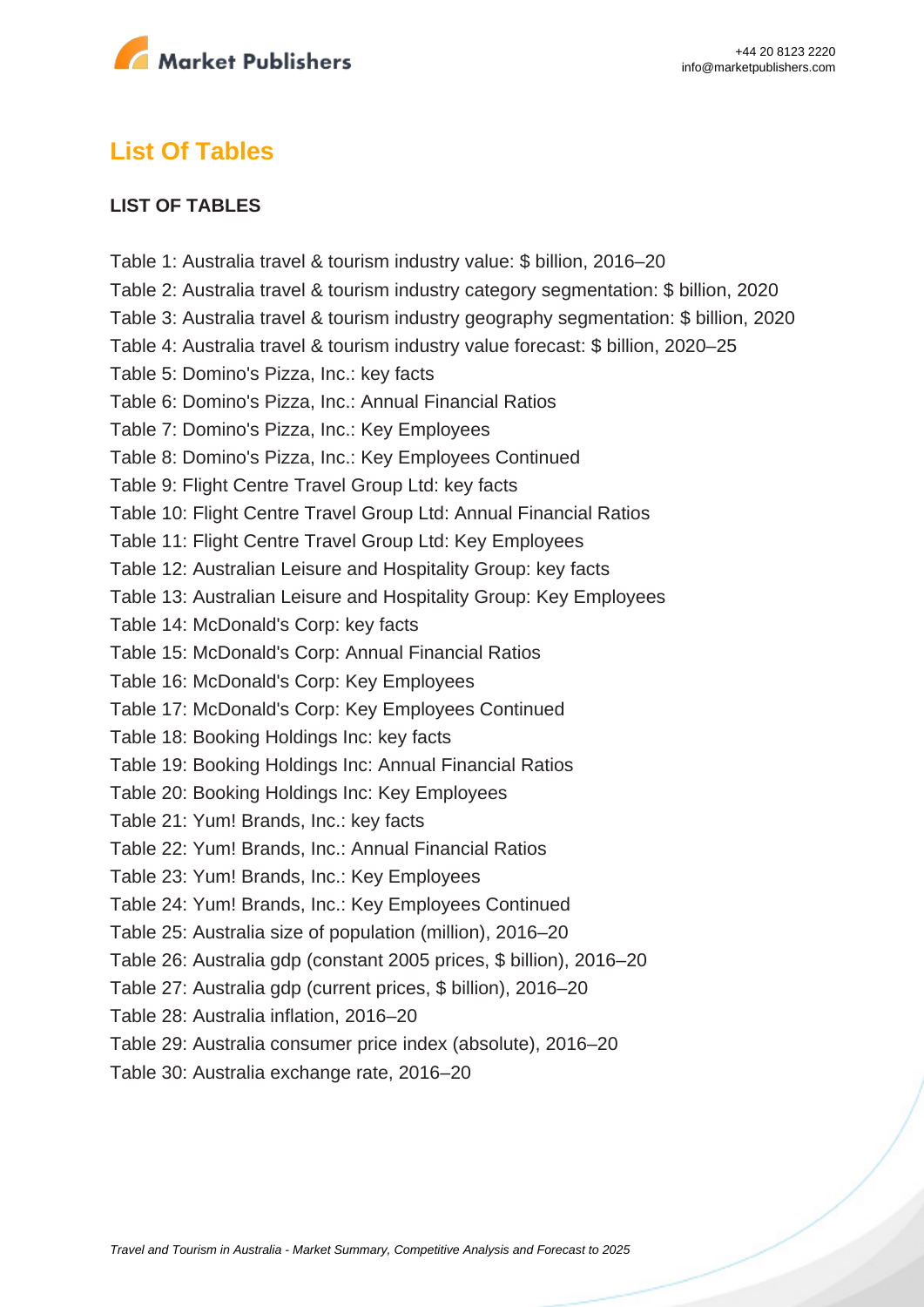

# **List Of Figures**

#### **LIST OF FIGURES**

Figure 1: Australia travel & tourism industry value: \$ billion, 2016–20

Figure 2: Australia travel & tourism industry category segmentation: % share, by value, 2020

Figure 3: Australia travel & tourism industry geography segmentation: % share, by value, 2020

Figure 4: Australia travel & tourism industry value forecast: \$ billion, 2020–25

Figure 5: Forces driving competition in the travel & tourism industry in Australia, 2020

Figure 6: Drivers of buyer power in the travel & tourism industry in Australia, 2020

Figure 7: Drivers of supplier power in the travel & tourism industry in Australia, 2020

Figure 8: Factors influencing the likelihood of new entrants in the travel & tourism industry in Australia, 2020

Figure 9: Factors influencing the threat of substitutes in the travel & tourism industry in Australia, 2020

Figure 10: Drivers of degree of rivalry in the travel & tourism industry in Australia, 2020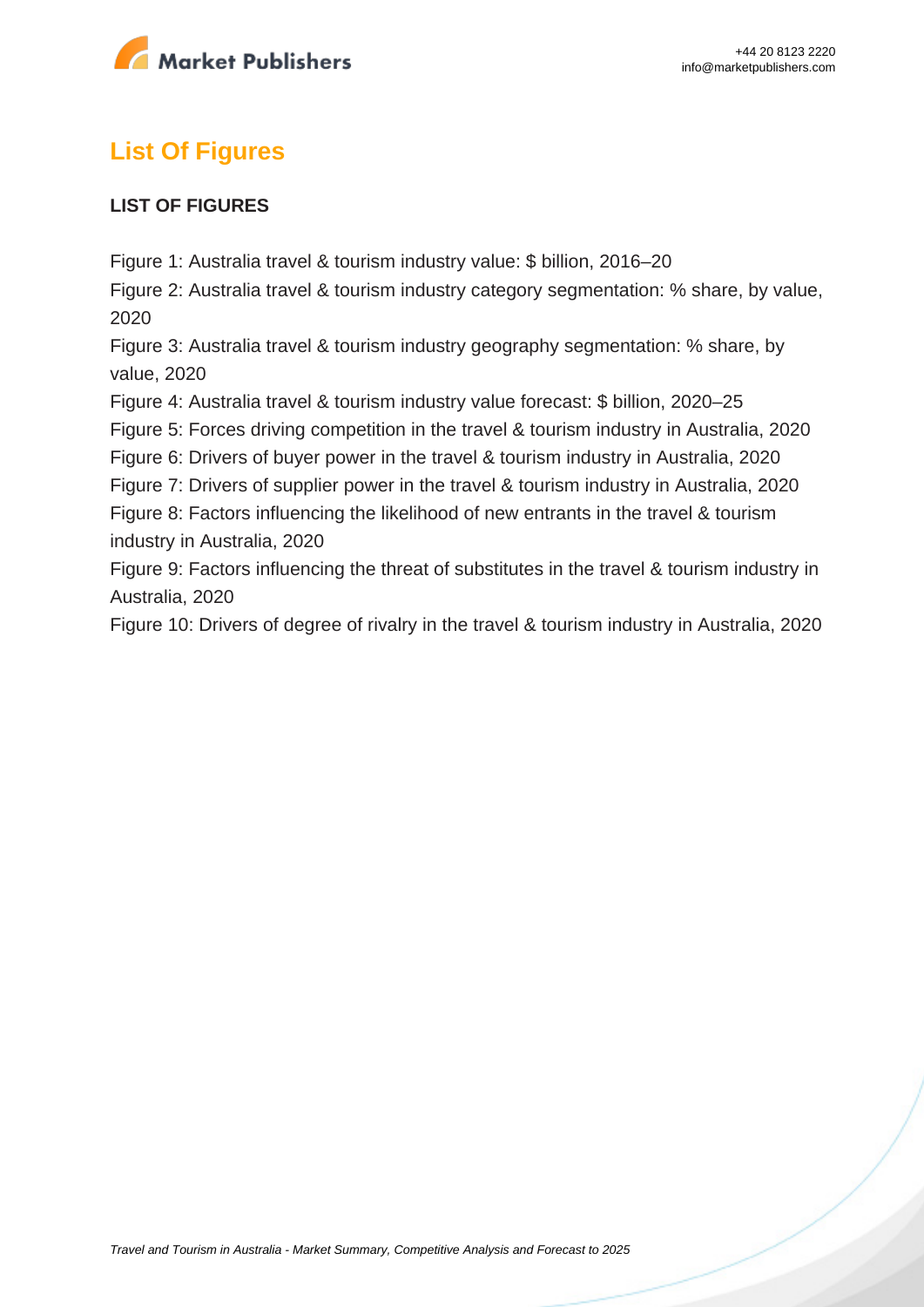

#### I would like to order

Product name: Travel and Tourism in Australia - Market Summary, Competitive Analysis and Forecast to 2025

Product link: [https://marketpublishers.com/r/T743961CE238EN.html](https://marketpublishers.com/report/services/travel-leisure/travel-n-tourism-in-australia-market-summary-competitive-analysis-n-forecast-to-2025.html)

Price: US\$ 350.00 (Single User License / Electronic Delivery) If you want to order Corporate License or Hard Copy, please, contact our Customer Service: [info@marketpublishers.com](mailto:info@marketpublishers.com)

### Payment

To pay by Credit Card (Visa, MasterCard, American Express, PayPal), please, click button on product page [https://marketpublishers.com/r/T743961CE238EN.html](https://marketpublishers.com/report/services/travel-leisure/travel-n-tourism-in-australia-market-summary-competitive-analysis-n-forecast-to-2025.html)

To pay by Wire Transfer, please, fill in your contact details in the form below:

First name: Last name: Email: Company: Address: City: Zip code: Country: Tel: Fax: Your message:

\*\*All fields are required

Custumer signature

Please, note that by ordering from marketpublishers.com you are agreeing to our Terms & Conditions at<https://marketpublishers.com/docs/terms.html>

To place an order via fax simply print this form, fill in the information below and fax the completed form to +44 20 7900 3970